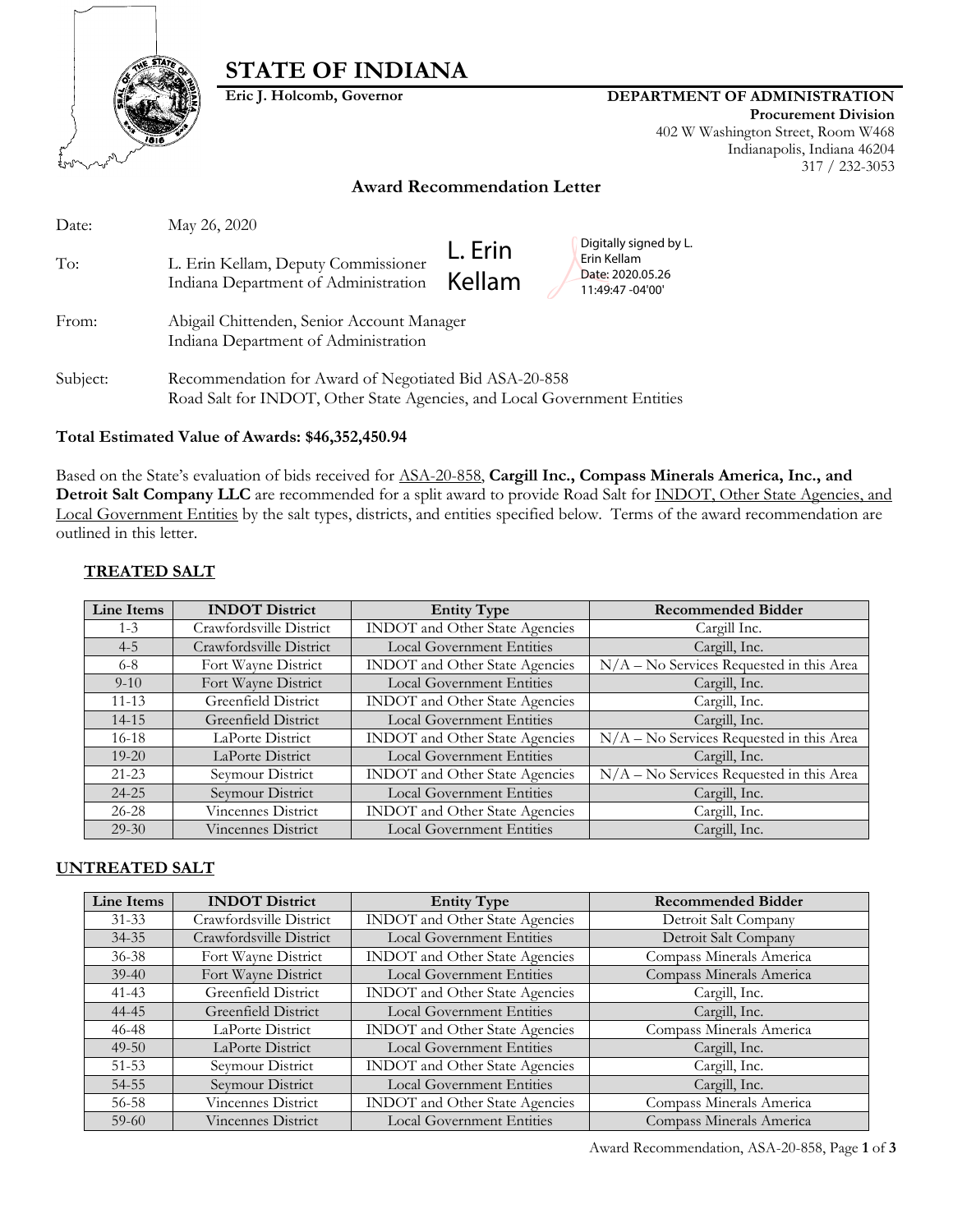ASA-20-858 requested the items listed below.

# **TREATED SALT**

| Line<br><b>Item</b> | <b>INDOT District</b> | Entity                                        | <b>Connitnent Range</b> | 2020/2021 Early Fill<br><b>Quantity</b> (1002) | 2020/2021 Seasonal Quantity<br>(1002) | Unit of<br><b>Measure</b> | <b>Delivery Method</b> |
|---------------------|-----------------------|-----------------------------------------------|-------------------------|------------------------------------------------|---------------------------------------|---------------------------|------------------------|
| $\mathbf{1}$        |                       |                                               |                         |                                                |                                       | <b>TON</b>                | Delivered              |
| $\overline{2}$      |                       | <b>INDOT &amp; Other State Agencies</b>       | 80%-120%                | $\mathbf 0$                                    | 5,717                                 | <b>TON</b>                | Delivered & Loaded     |
| 3                   | 10-Crawfordsville     |                                               |                         |                                                |                                       | <b>TON</b>                | Pick Up                |
| $\overline{4}$      |                       | <b>Local Governmental Entities</b>            | 80%-120%                | $\mathbf 0$                                    | 13,985                                | <b>TON</b>                | Delivered              |
| 5 <sup>2</sup>      |                       |                                               |                         |                                                |                                       | <b>TON</b>                | Pick Up                |
|                     |                       |                                               |                         |                                                |                                       |                           |                        |
| 6.                  |                       |                                               |                         | $\mathbf 0$                                    | $\mathbf{0}$                          | <b>TON</b>                | <b>Delivered</b>       |
| $\mathbf{7}$        |                       | <b>INDOT &amp; Other State Agencies</b>       | 80%-120%                |                                                |                                       | <b>TON</b>                | Delivered & Loaded     |
| 8                   | 20-Fort Wayne         |                                               |                         |                                                |                                       | <b>TON</b>                | Pick Up                |
| э                   |                       | <b>Local Governmental Entities</b>            | 80%-120%                | $\mathbf{0}$                                   | 2,235                                 | <b>TON</b>                | <b>Delivered</b>       |
| 10                  |                       |                                               |                         |                                                |                                       | <b>TON</b>                | Pick Up                |
|                     |                       |                                               |                         |                                                |                                       |                           |                        |
| 11                  |                       | INDOT & Other State Agencies<br>30-Greenfield |                         |                                                | 275                                   | <b>TON</b>                | Delivered              |
| 12                  |                       |                                               | 80%-120%                | $\mathbf{0}$                                   |                                       | <b>TON</b>                | Delivered & Loaded     |
| 13                  |                       |                                               |                         |                                                |                                       | <b>TON</b>                | Pick Up                |
| 14                  |                       | <b>Local Governmental Entities</b>            | 80%-120%                | $^{\circ}$                                     | 50,305                                | <b>TON</b>                | Delivered              |
| 15                  |                       |                                               |                         |                                                |                                       | <b>TON</b>                | Pick Up                |
|                     |                       |                                               |                         |                                                |                                       |                           |                        |
| 16                  |                       |                                               |                         | $\mathbf{0}$                                   | $\mathbf{0}$                          | <b>TON</b>                | <b>Delivered</b>       |
| 17                  |                       | <b>INDOT &amp; Other State Agencies</b>       | 80%-120%                |                                                |                                       | <b>TON</b>                | Delivered & Loaded     |
| 18                  | 40-LaPorte            |                                               |                         |                                                |                                       | <b>TON</b>                | Pick Up                |
| 13                  |                       | <b>Local Governmental Entities</b>            | 80%-120%                | $\mathbf{0}$                                   | 28,560                                | <b>TON</b>                | Delivered              |
| 20                  |                       |                                               |                         |                                                |                                       | <b>TON</b>                | Pick Up                |
|                     |                       |                                               |                         |                                                |                                       |                           |                        |
| 21                  |                       |                                               |                         |                                                |                                       | <b>TON</b>                | <b>Delivered</b>       |
| 22                  |                       | <b>INDOT &amp; Other State Agencies</b>       | 80%-120%                | $\mathbf 0$                                    | $\mathbf{0}$                          | <b>TON</b>                | Delivered & Loaded     |
| 23                  | 50-Seymour            |                                               |                         |                                                |                                       | <b>TON</b>                | Pick Up                |
| 24                  |                       | <b>Local Governmental Entities</b>            | 80%-120%                | $^{\circ}$                                     | 12,585                                | <b>TON</b>                | Delivered              |
| $\overline{25}$     |                       |                                               |                         |                                                |                                       | <b>TON</b>                | Pick Up                |
|                     |                       |                                               |                         |                                                |                                       |                           |                        |
| 26                  |                       |                                               | 80%-120%                |                                                | 65                                    | <b>TON</b>                | <b>Delivered</b>       |
| 27                  |                       | INDOT & Other State Agencies                  |                         | $\mathbf 0$                                    |                                       | <b>TON</b>                | Delivered & Loaded     |
| 28                  | <b>60-Vincennes</b>   |                                               |                         |                                                |                                       | <b>TON</b><br><b>TON</b>  | Pick Up                |
| 29                  |                       | <b>Local Governmental Entities</b>            | 80%-120%                | $\mathbf{0}$                                   | 860                                   | <b>TON</b>                | Delivered              |
| 30                  |                       |                                               |                         |                                                |                                       |                           | Pick Up                |

# **UNTREATED SALT**

| <b>Line</b><br><b>Item</b> | <b>INDOT District</b> | Entity                                                   | <b>Connitnent Range</b> | 2020/2021 Early Fill<br><b>Quantity</b> (1002) | 2020/2021 Seasonal Quantity<br>(1002) | Unit of<br><b>Measure</b> | <b>Delivery Method</b> |
|----------------------------|-----------------------|----------------------------------------------------------|-------------------------|------------------------------------------------|---------------------------------------|---------------------------|------------------------|
| 31                         |                       |                                                          |                         |                                                |                                       | <b>TON</b>                | Delivered              |
| 32                         |                       | <b>INDOT &amp; Other State Agencies</b>                  | 80%-120%                | 0                                              | 56,817                                | <b>TON</b>                | Delivered & Loaded     |
| 33                         | 10-Crawfordsville     |                                                          |                         |                                                |                                       | <b>TON</b>                | Pick Up                |
| 34                         |                       | <b>Local Governmental Entities</b>                       | 80%-120%                | 0                                              | 13,640                                | <b>TON</b>                | Delivered              |
| 35                         |                       |                                                          |                         |                                                |                                       | <b>TON</b>                | Pick Up                |
|                            |                       |                                                          |                         |                                                |                                       |                           |                        |
| 36                         |                       |                                                          |                         | 0                                              | 65,000                                | <b>TON</b>                | Delivered              |
| 37                         |                       | <b>INDOT &amp; Other State Agencies</b>                  | 802-1202                |                                                |                                       | <b>TON</b>                | Delivered & Loaded     |
| 38                         | 20-Fort Wayne         |                                                          |                         |                                                |                                       | <b>TON</b>                | Pick Up                |
| 39                         |                       | <b>Local Governmental Entities</b>                       | 80% 120%                | 0                                              | 35,420                                | <b>TON</b>                | <b>Delivered</b>       |
| 40                         |                       |                                                          |                         |                                                |                                       | <b>TON</b>                | Pick Up                |
|                            |                       |                                                          |                         |                                                |                                       |                           |                        |
| 41                         |                       | <b>INDOT &amp; Other State Agencies</b><br>30-Greenfield |                         |                                                | 65,082                                | <b>TON</b>                | <b>Delivered</b>       |
| 42                         |                       |                                                          | 80%-120%                | 0                                              |                                       | <b>TON</b>                | Delivered & Loaded     |
| 43                         |                       |                                                          |                         |                                                |                                       | <b>TON</b>                | Pick Up                |
| 44<br>45                   |                       | <b>Local Governmental Entities</b>                       | 80%-120%                | 0                                              | 14,290                                | <b>TON</b>                | Delivered              |
|                            |                       |                                                          |                         |                                                |                                       | <b>TON</b>                | Pick Up                |
|                            |                       |                                                          |                         |                                                |                                       | <b>TON</b>                | <b>Delivered</b>       |
| 46<br>47                   |                       | <b>INDOT &amp; Other State Agencies</b>                  | 802-1202                | 0                                              | 66,550                                | <b>TON</b>                | Delivered & Loaded     |
| 48                         | 40-LaPorte            |                                                          |                         |                                                | <b>TON</b>                            | Pick Up                   |                        |
| 43                         |                       |                                                          |                         |                                                |                                       | <b>TON</b>                | Delivered              |
| 50                         |                       | <b>Local Governmental Entities</b>                       | 80% 120%                | 0                                              | 68,020                                | <b>TON</b>                | Pick Up                |
|                            |                       |                                                          |                         |                                                |                                       |                           |                        |
| 51                         |                       |                                                          |                         |                                                |                                       | <b>TON</b>                | <b>Delivered</b>       |
| 52                         |                       | <b>INDOT &amp; Other State Agencies</b><br>80%-120%<br>0 |                         | 37,100                                         | <b>TON</b>                            | Delivered & Loaded        |                        |
| 53                         | 50-Seymour            |                                                          |                         |                                                |                                       | <b>TON</b>                | Pick Up                |
| 54                         |                       |                                                          |                         |                                                |                                       | <b>TON</b>                | Delivered              |
| 55                         |                       | <b>Local Governmental Entities</b>                       | 80%-120%                | 0                                              | 12,270                                | <b>TON</b>                | Pick Up                |
|                            |                       |                                                          |                         |                                                |                                       |                           |                        |
| 56                         |                       |                                                          |                         |                                                | 12,000                                | <b>TON</b>                | Delivered              |
| 57                         |                       | <b>INDOT &amp; Other State Agencies</b>                  | 80%-120%                | 0                                              |                                       | <b>TON</b>                | Delivered & Loaded     |
| 58                         | <b>60-Vincennes</b>   |                                                          |                         |                                                |                                       | <b>TON</b>                | Pick Up                |
| 59                         |                       | <b>Local Governmental Entities</b>                       | 80% 120%                | 0                                              | 6,250                                 | <b>TON</b>                | Delivered              |
| 60                         |                       |                                                          |                         |                                                |                                       | <b>TON</b>                | Pick Up                |